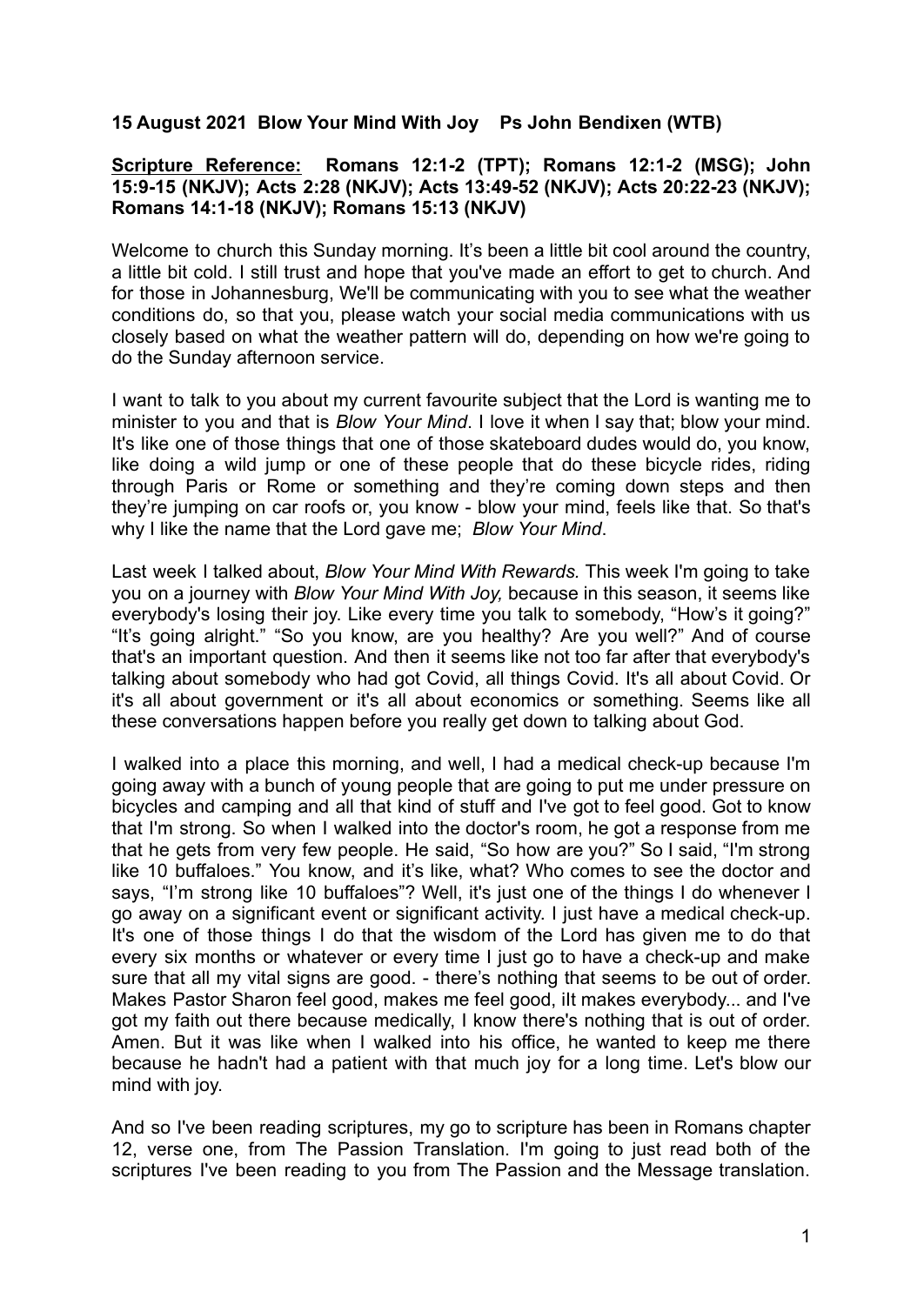So, **<sup>1</sup>Beloved friends,** the Passion says, **what should be our proper response to God's marvelous mercies?** I encourage you **to surrender yourselves to God to be his sacred, living sacrifices.** You know, really, this is such a powerful passage of Scripture, this verse alone, I could spend weeks talking about it because that one sentence, **I** encourage you **to surrender yourselves to God to be his sacred, living sacrifices**, the amount of surrender that is possible, the sacrifices that can be given, and what God can do with that is quite amazing. **And live in holiness, experiencing all that delights his heart.** Sho, you want to experience the delights of God's heart? You've got to do those other things. **For this becomes your genuine expression of worship.** Not worship because you sing it, worship because you live it. Two very big things, different things**. <sup>2</sup>Stop imitating the ideals and opinions of the culture around you, but be inwardly transformed by the Holy Spirit through a total reformation of how you think. This will empower you to discern God's will as you live a beautiful life, satisfying and perfect in his eyes (Romans 12:1-2 TPT).** You want to live a beautiful life? Then it has to be satisfying and perfect in His eyes. How do you get to do that? Total reformation of how you think. You've got to just think completely differently.

You know, it's one thing to say, if you talk to a medical doctor, and he says to you, "I think you should change your diet." And you say, Okay?" He says, "Well, you're eating too much meat, and you're drinking too much coffee and having too much sugar." So okay, he says, "You should cut down." So then you look at your diet, and you say, "Alright, I'll tell you what I'm going to do; instead of having a whole bar of chocolate every night, I'm going to have a half a bar of chocolate every night. And instead of having a muffin every day I'm going to have half a muffin every day." Well, certainly it's going to be better for you but you haven't had a total transformation of your thinking. You're still eating chocolates, you're still eating muffins and you're still going about your business. So, you need to be in a place where you totally transform your thinking. That might mean, "Hey, I'm cutting out muffins. I'm cutting out chocolates. I'm now going to eat bunny food." Well, that might not be that pleasant – I'm being quite radical here and I'm a bit tongue-in-the-cheek, a bit funny with this now. But it may require for you to actually say, "Hey, I'm cutting out chocolate. I'm cutting out muffins and I'm going to explore what things I can eat that are a lot healthier for me. "

So, for example, you know, I discovered in my life that one of the things that really satisfies me, particularly if I'm in a training programme and I'm training for something, is I eat date balls. But I don't just eat date balls, I eat date balls that are made with cacao powder and little bit of dates and things that are fairly healthy but it's sweet enough but it's not a big sugar rush. And then, if I'm going to be riding out on a ride and I'm doing a lot of training, I watch what my intake is so that I'm keeping on my energy levels. Point I'm saying is that if you just go here the doctor say, you know, "Change your diet," and you just say, "Okay, I'm going to cut out half of what I used to eat," you don't have a reformed thinking. You're just doing less thinking. Or, your thinking is allowing you to just do less of what you have been doing. That's not a reformed thinking. A reformed thinking, a transformed thinking is, "Hey, I have a completely different mindset."

I used diet just because it applies to all of us. But this applies to money; it applies to the way you approach your future in terms of economic development; your potential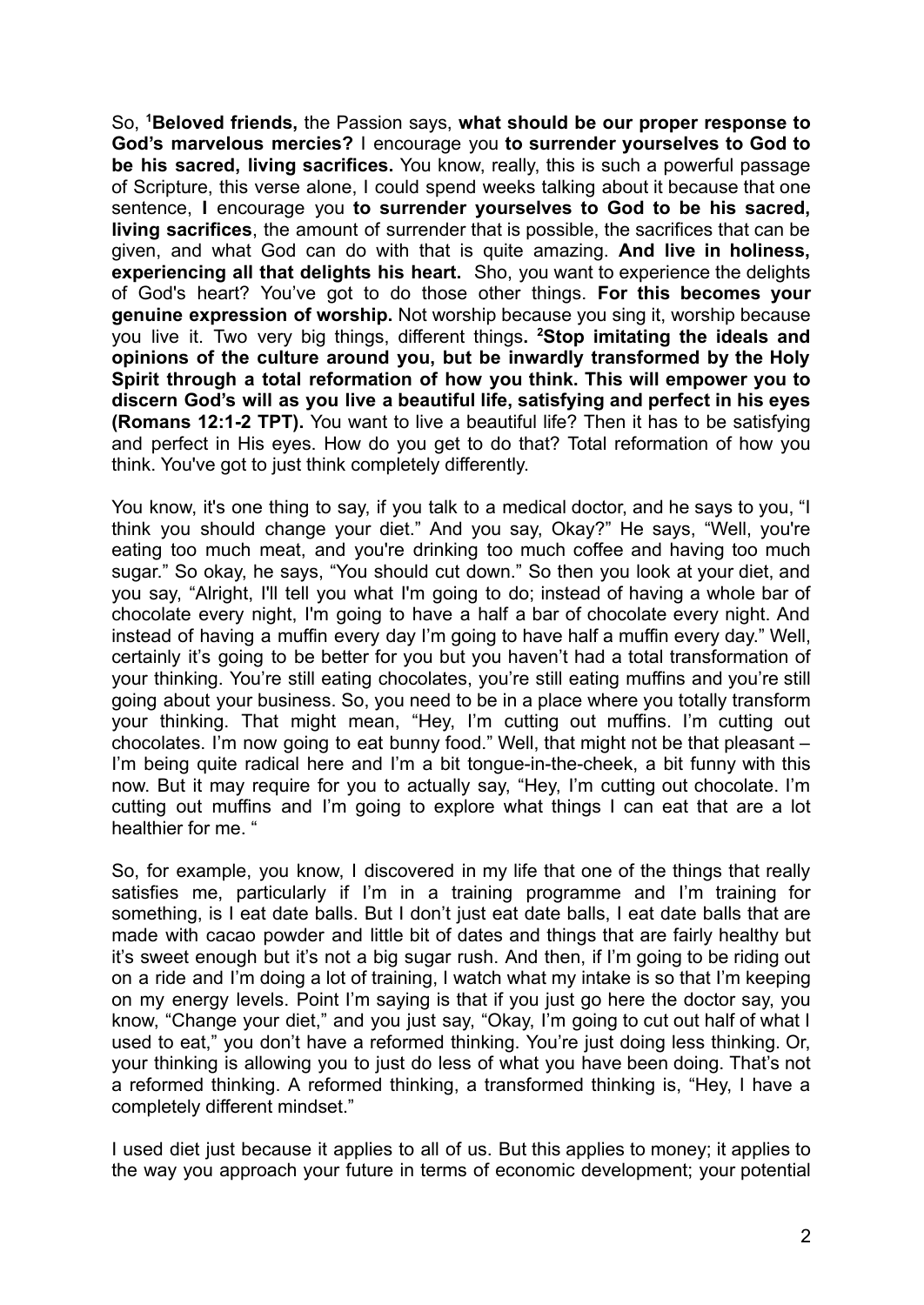and career development; your gifts, your callings; it applies to al of that. You've got to have a whole new mindset about how God can promote you and position you in life rather than the way you think. Stick with me, this is about joy because this gets good.

The Message translation says, **1-2So here's what I want you to do, God helping you: Take your everyday, ordinary life—your sleeping, eating, going-to-work, and walking-around life—and place it before God as an offering. Embracing what God does for you is the best thing you can do for him.** So, this is part of the transformation – embracing what God's got for you rather than you telling God this is what I'm going to do. It's a complete reversal. This is the biggest thing that you can do. You want joy? Let God tell you what He wants for you. You don't tell God what you want from Him. Big, big difference. **Don't become so well-adjusted to your culture that you fit into it without even thinking. Instead, fix your attention on God. You'll be changed from the inside out. Readily recognize what he wants from you, and quickly respond to it.** Here it is again - **recognize what he wants from you, … respond to it.** This is not, I think I'll tell God what I want to do today and He must help me do it. Completely different transformed way of thinking. **Unlike the culture around you, always dragging you down to its level of immaturity, God brings the best out of you, develops well-formed maturity in you (Romans 12:1-2 MSG).** So you and I – I think it's really great that we have an opportunity that we can talk with God. We can allow our minds to be transformed and renewed and have a different way of thinking.

This morning I woke up and the wind was howling on my windows. Our house is in such a place where there's just no interruption of the wind when it comes from that direction. And some of our rooms are quite high up off the ground, almost a triple story above the ground. And when that wind hits there – I mean, it's howling, you know. It's just like it makes a noise that hits the windows, it's just noisy. And when I woke up and the wind was blowing like that. I just had the sense of. I had this amazing sense of God's power in me. You know, it just surged in me. And the surge was; this is just an element that is within God's power. There is nothing about this element that is in God's power that can harm me. God's lordship is in me. Jesus is in me. And I don't find any need to stop the weather pattern as it is now. It's not doing damage, it's not doing any destruction, it's not harmful, it's just uncomfortable. But I had the surge in me that if I start thinking every day about where does God want me to exercise authority, where does He want me to pray into, where does He want me to be part of something that He wants me to do? My whole day, I begin to think differently about my day. I mean, I live a lot like that anyway. But today it was a weather thing that got me, you know, just a wind thing.

So I want to say that just right away, I really would like to have church in Johannesburg on Sunday afternoon. And I ask the Heavenly Father right now and I speak to the wind and the bad weather to go away from the Gauteng area so that we can have a wonderful church service on Sunday afternoon. Amen. Would you agree with me? Amen. Hallelujah. So, you know, everything starts some where. I start taking charge of that weather pattern today. Amen.

So now, John chapter 15, verse nine, says, **<sup>9</sup>As the Father loved Me, I also have loved you; abide in My love (John 15:9 NKJV).** This is an invitation that is also a command. But it is an invitation that doesn't necessarily need a command because if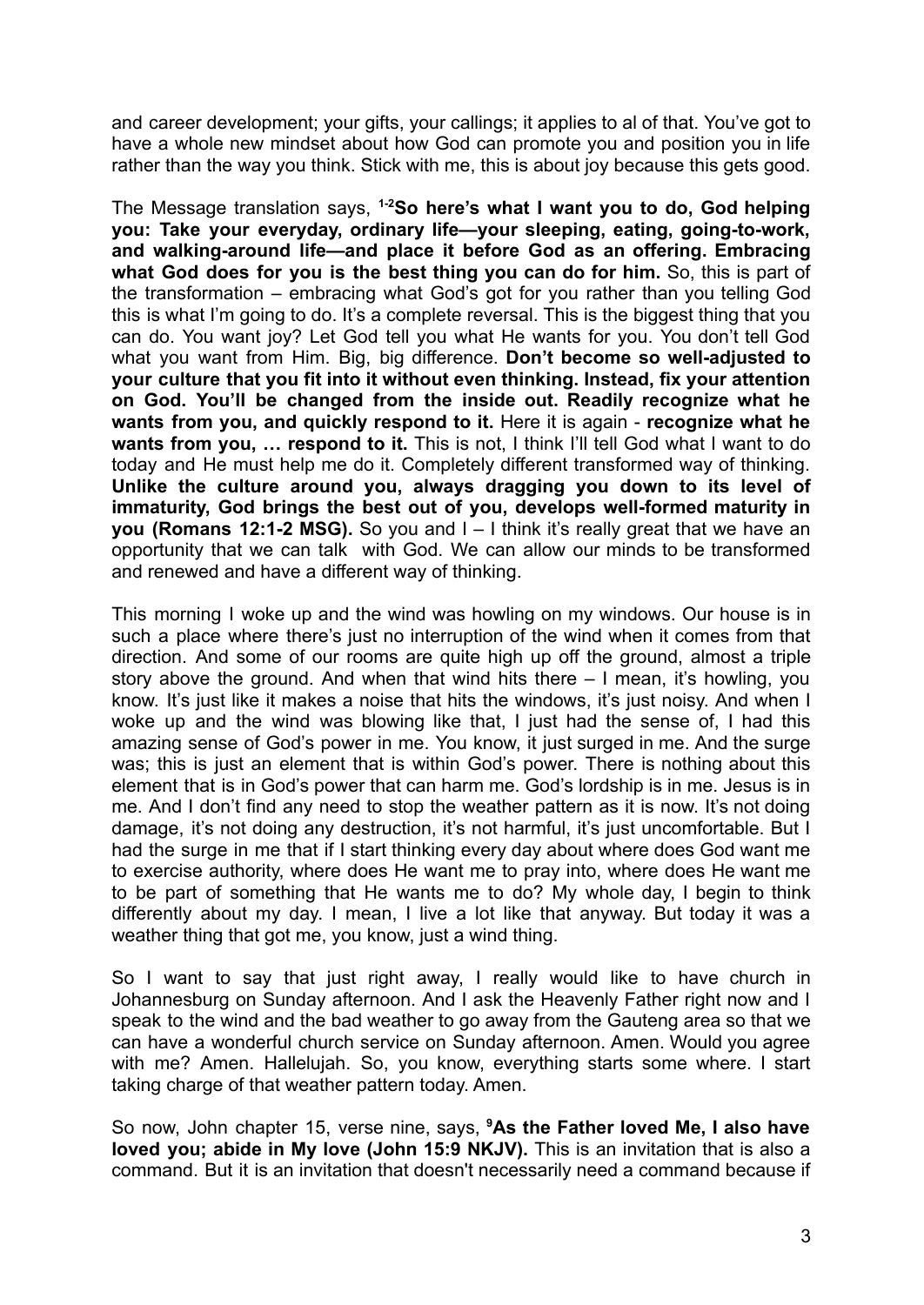you accept the invitation, it's out of relationship you accept it. Out of joy you accept it. If you don't accept it out of joy, it becomes a command. So it's like, "Come, let's jump in the car," if you're talking to your kids, "Come, let's jump in the car. We're going on holiday." It's a command but it's an invitation. But it's not really a bad command, you want to do this because it's an invitation because we are going on holiday. Right? But, "Get in the car, we're going to school." "Ugh, I don't want to go to school." It's still an invitation. But you've made it more of a command because you don't want to go there. Either way, it needs to be obeyed. But the way you obey it has quite a big impact on how you actually can go forward in it.

**10 If you keep My commandments, you will abide in My love, just as I have kept My Father's commandments and abide in His love. <sup>11</sup>These things I have spoken to you, that My joy may remain in you, and that your joy may be full (John 15:10-11 NKJV).** There's a few statements Jesus is making here. He's saying; You've got to abide in My love, you've got to keep My commandments, you've got to let the love of God that's in Me, let it be in you. Walk in the love that's in Me. **<sup>11</sup>These things I have spoken to you, that My joy may remain in you (John 15:11 NKJV)** So if He's saying that My joy may remain in you, it means that your joy can be taken away from you. And He's saying, don't let the joy be taken away from you. How do you keep the joy? Abide, stay in the love. Feel the love, man, feel the love.

He's saying **<sup>10</sup> ...that My joy may remain in you, and that your joy may be full (John 15:10 NKJV).** Not half full, not just a little bit to kickstart you in the morning - **10 ...that your joy may be full (John 15:10 NKJV).** So blow your mind completely and say to yourself, "Self, you must obey God and love Him and you must be full of joy." Well, Pastor John there is a lot of stuff going on in my heart and in my life and there's a lot of anxiety and there's a lot of questions and a lot of uncertainties and there's a lot of stuff. Well, hey, you've just given me a whole lot of reasons why you don't want to abide. You've just given me a whole lot of reasons why you don't want to transform your thinking. You've just given me a whole lot of reasons why you're deeply steeped in the culture because that's the way they think. What about if you just abide, just abide, and you just abide and you let Him guide you. And you've let Him guide you with your joy and peace and your joy is so full. And as you're in this joy moment with God, He just says, "Wow, check out the joy that's going on with you and Me and the abiding and love and go here, do this, say this. Write this down. Wow." Whole transformed way of life, new thinking. Just completely new thinking.

**<sup>12</sup>This is My commandment, that you love one another as I have loved you. <sup>13</sup>Greater love has no one than this, than to lay down one's life for his friends. <sup>14</sup>You are My friends (John 15:12-14 NKJV).** So He's just saying; I lay my life down for My friends, you are My friends. If you do whatever I command you ... So our relationship is a whole different level if you do what I command you. We have this companionship. We have this flow like friends have a flow. We have a friend relationship if you do what I tell you because then there's no conflict because your thinking is My thinking. We're connected in thought life. We're connected in emotion. We're connected in peace. We're connected. Because joy is an emotion. It's a spiritual force emotion but it's an emotion. Hallelujah.

**<sup>13</sup>Greater love has no one than this, than to lay down one's life for his friends. <sup>14</sup>You are My friends if you do whatever I command you. <sup>15</sup>No longer do I call**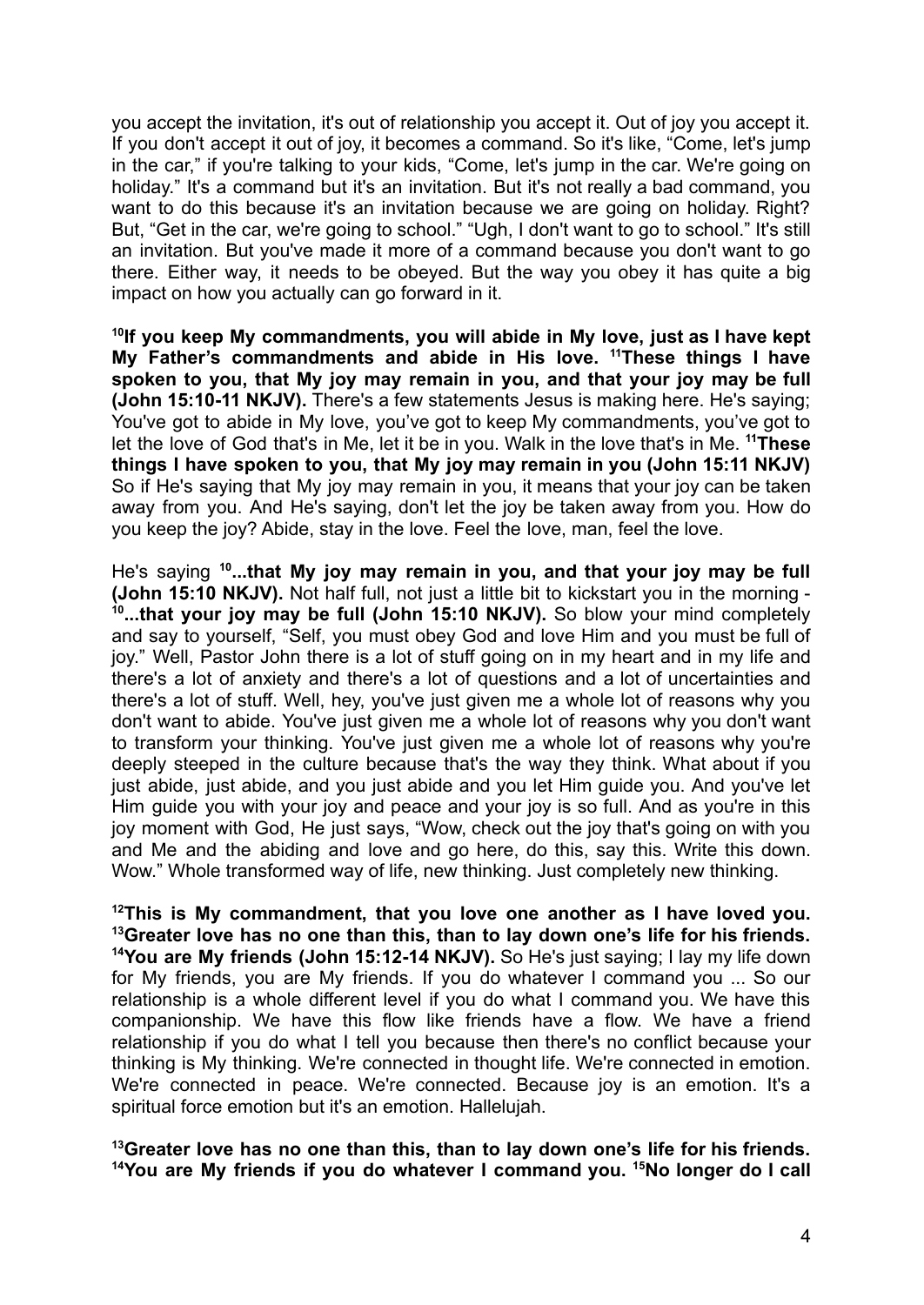## **you servants, for a servant does not know what his master is doing; but I have called you friends, for all things that I heard from My Father I have made known to you (John 15:13-15 NKJV).**

If you watch my Morning Moments I've been doing over the last two weeks, I've been talking about one of the most powerful things you can do as a servant and the power of serving is much greater than being a servant or having a slave mentality. Because you can choose to serve, and have the power of serve, where serving work for you in the corporate space, with your friends, in a sporting environment, anywhere you can serve. So, I am wanting you to have this mindset; if you can have a mind-set – Jesus came to the earth to serve. He came to serve us. He left all of what was in heaven, to come to take on the body of a man, and subject His life and take all of His glory and all of His life and put it into the body of a man. So, He did that so He could come and serve us. Ultimately He did it so that He could serve the Father and He could serve us by dying. So, He came to die.

Here's the difference in serving. When Jesus says I have come to do the will of the Father, He asks the Father, "Father, if it is possible, let this cup pass from Me, nevertheless, not My will, but Your will be done." What is this conversation going on? This is a conversation that is so intimate because they both understand what He is about to go through And in all of the eternal planning, Jesus gets to a moment where He still asks the Father, "Can this pass from Me?" And the Father says, "You've got to go. You've got to do this." Nevertheless, not My will but Your will be done.

I say to you, the power of serving, the power of serving unlocks joy. The power of serving unlocks peace because if I serve without trying to control, if I serve without trying to be controlled, if I serve with joy that doesn't mean to say I become a servant - neither do I become a slave. Jesus said, "I've come to lay down My life." Pontius Pilate says to Him, "Don't you know I have the power over Your life? I can take Your life." Jesus says to him, "I might be here to serve but the power is all Mine. I serve through power." Come on, this is great stuff. I serve through power. Because Jesus is standing in front of Pontius Pilate, He says, "If you knew how much power I have, I could call on legions of angels and they would immediately show what Kingdom I have and what power I have in My Kingdom. But I choose to harness that power and serve you. And you can't take My life unless I let you. So, I permit you to take My life." That is the level of serving. So why did Jesus do that? He said, He endured the cross because of the joy that was set before Him. Just because you serve and you sacrifice and you transform your thinking and you give your body as a sacrifice, doesn't mean to say you are in weakness. You are in the biggest place of strength in your life when you say; I sacrifice, I give my body, transform my thinking, I serve God with my life, I let my gifts and callings be used by Him. You are right in that moment where He's saying; your joy is now about to be full because you do everything I tell you to do. Blow your mind, let your life be filled with joy. Wow, amazing stuff, amazing stuff. You can't actually have this joy unless you blow your mind. Blow it up. Blow up your old thinking. That's what the Bible says – do not be conformed, but be transformed. Just blow up your old thinking about 'weh, weh, weh.' Let God just really take your life and run it. Wow.

I want to just share two things with you quickly. Yesterday afternoon, I mean, my days have been very, very hectic. I've had lots of big decisions to make, lots of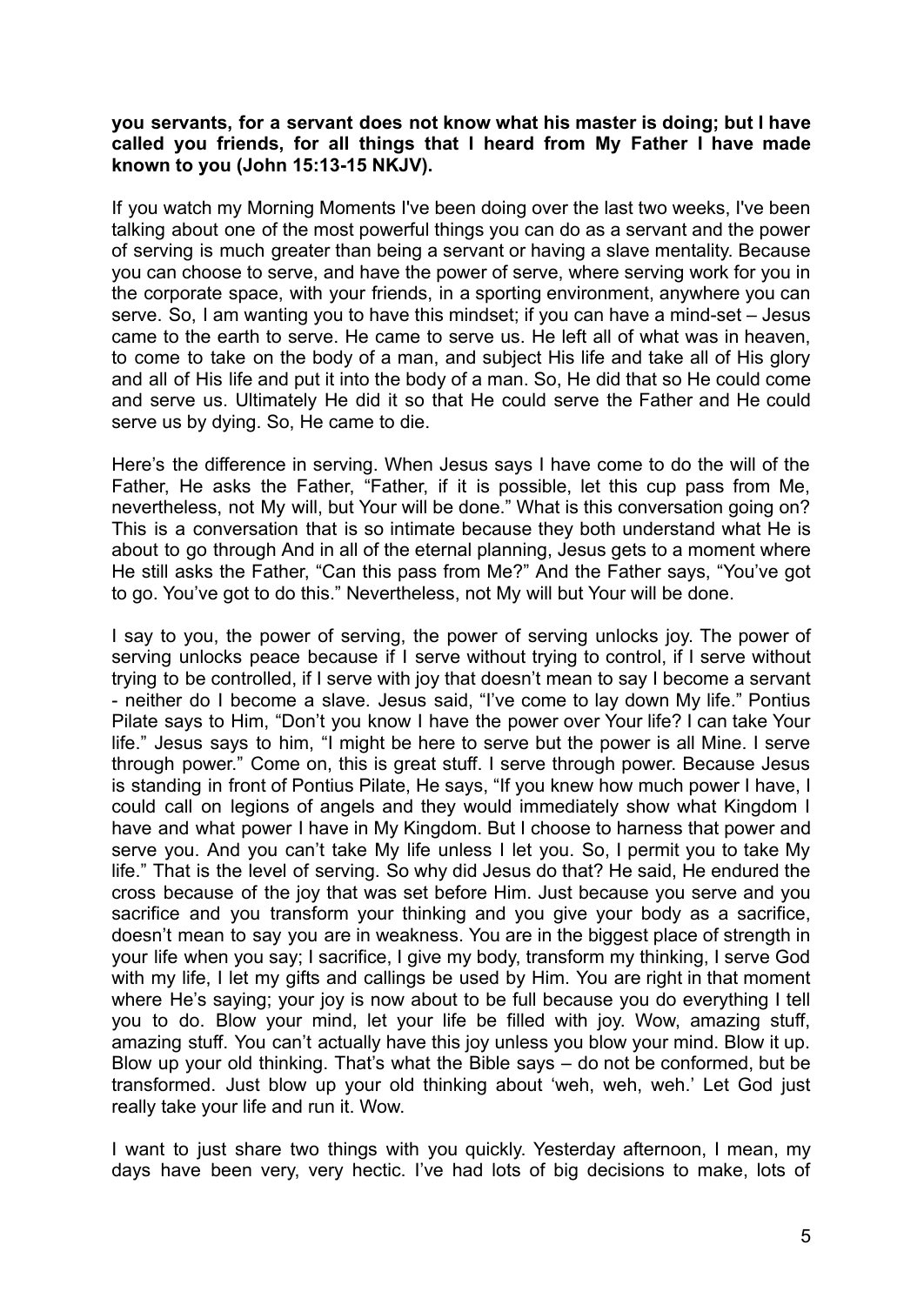activity, lots of teaching, lots of preaching, lots of stuff going on – international phone calls, many, many things going on. We're about to get down to the real specifics of launching our next album which is what my meetings are about this afternoon and so, it is just a lot of stuff that is going on. So, Pastor Sharon had a prayer meeting here last night, and she came home and I was on my bed and I was resting and was actually trying to keep myself awake until she came. I succeeded, barely, you know. When I heard she came. I got up and I went and then she came in and she had a bath because she was cold. She had a bath and when she was ready to get into bed, I had my tracksuit on. She went from the bath, dried herself and went from steaming hot skin into the bed. You get the picture? It's like; I am hot, I am not losing this heat, I am jumping straight into the bed. So, I went and laid on top of the covers and I went and laid next to her. So her knees were about by my head and I put my head on her thighs like this and she put her hand on my head and I said, "Babe, I have been waiting for you to come home just because I need you to be affectionate to me. I just need you to give me a moment of your love. Just give me your heart. Just let your love just flow and wash over me. I just need the human and spiritual love that you have - just for a moment, just minister love to me." So I am just wanting to make sure that you all understand – this is not eros love. This is just affection. This is just her ministering kindness, gentleness, affection to me. Why did I need it? I get it from the Heavenly Father. But I needed her to just minister to me. Because I felt that in that moment, her affection would just give me joy.

Let me tell you something; when you do whatever the Father tells you to do, you have moments with Him like that. Where you go to the Father and you say, "Father, I am frazzled. I have been working hard. I have been doing that. I have been doing this. I do not need anything from You. I am not asking You for anything. I am just wanting Your presence to minister joy to me, minister peace to me, minister love to me." And guess what? He shows up. His presence will overwhelm you because He listens to you. He wants to be that heavenly Father to you. That's how the Holy Spirit just shows up in your room, and suddenly you just are enveloped with peace. Hallelujah.

I want to read you Acts chapter two verse 28. **<sup>28</sup>You have made known to me the ways of life; You will make me full of joy in Your presence (Acts 2:28 NKJV).** Those two verses connect so well together. **<sup>28</sup>You have made known to me the ways of life; You will make me full of joy in Your presence (Acts 2:28 NKJV).** Because if you do what God tells you to do, you know His commands, you obey His commands - You make me full of joy in Your presence. Blow your mind, people. Blow your mind, blow your mind - get joy. Walk around in corona time, walk around in economic depression time, walk around in sickness and disease time and smile and tell people how great your life is. Well, it does not look so great, does not feel so great, does not think it is going to be so great. Well, then go ahead, make it bad. Be as bad as everybody else. No, blow your mind. Do not. Blow your mind, blow your mind and be full of joy.

What about Acts chapter 13 verse 49, to 52, **<sup>49</sup>And the word of the Lord was being spread throughout all the region. <sup>50</sup>But the Jews stirred up the devout and prominent women and the chief men of the city, raised up persecution against Paul and Barnabas.** Persecution, I mean, we're talking about serious persecution. The whole city is now being mobilised to come up against Paul and Barnabas but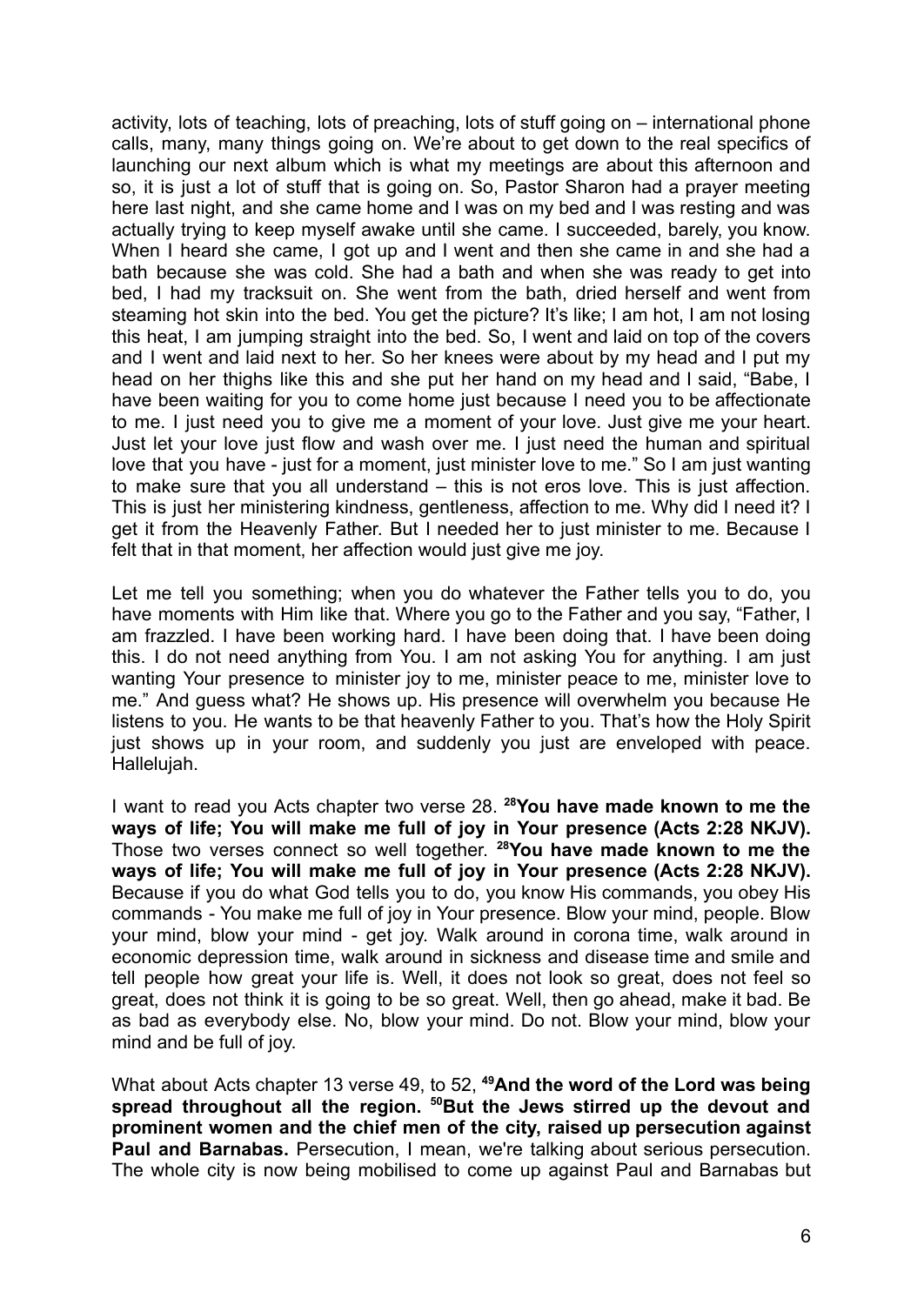they did what Jesus instructed the other disciples to do. They shook off the dust from their feet against them. They said, "Hey, you don't want us in the city. We take our peace with us. We take our joy with us. We take our blessing with us." And so that city just became cursed. So, **… they shook off the dust from their feet against them, and came to Iconium. <sup>52</sup>And the disciples were filled with joy and with the Holy Spirit (Acts 13:49-52 NKJV).**

**<sup>49</sup> "And the word of the Lord was being spread throughout all the region. But the Jews stirred up the devout and prominent women and the chief men of the city, raised up persecution against Paul and Barnabas, <sup>51</sup> they shook off the dust from their feet against them, and came to Iconium. <sup>52</sup> And the disciples were filled with joy and with the Holy Spirit." (Acts 13:49-52 NKJV)** What? You mean they had persecution, and they had to do this whole thing of shaking the dust off their feet, take their peace with them and all of that, but they were filled with joy? Yeah, because God's Word is being spread and they are following the leading of the Holy Spirit. Just because something is negative, and something starts out negative, I mean in Paul and Barnabas' life, I mean, it is like they are preaching the Gospel and suddenly the whole city is, "These guys are ... these guys are that." I mean, we do not even think about the half of the stuff they went through but, "Ah, you get away you here, you heretic, you cult, you this…" And they raise up all the people in the city and they forced them out the city. They came to preach to the city and now they are forced out the city. Sheesh. But they are filled with joy because they are on assignment for God. Great stuff, hey?

Another thing here in Acts chapter 20, verse 22, **<sup>22</sup>And see, now I go,** this is Paul again, **I go bound in the spirit to Jerusalem (John 20:22 NKJV).** In other words, his spirit was bound by assignment. Okay, he had to go to Jerusalem, by prophetic word he had to go to Jerusalem. **… not knowing the things that will happen to me there, <sup>23</sup>except that the Holy Spirit testifies in every city, saying that chains and tribulations await me (Acts 20:23 NKJV).** "So I am bound by prophetic word to go to Jerusalem. And the one thing I know by the Holy Spirit that He previously ministered to me, every city I go to, I am going to go in, I am going to be put in chains and have tribulation." You might say, "Well, stay out the cities for a bit, Paul." "No, God said go to the cities, go to the people." **<sup>24</sup>But none of these things move me; nor do I count my life dear to myself, so that I may finish my race with joy, and the ministry which I received from the Lord Jesus, to testify to the gospel of the grace of God (Acts 20:24 NKJV).** He's saying, "I do not even worry about going to Jerusalem." I mean, if you read the whole story they tried to stop him from going to Jerusalem, and they had a prophetic word that he was going to be bound and all that kind of stuff, but he said, "I am used to this. I know this. Every city I go to I get bound up. None of it moves me. I have got to go anyway to be obedient to God. And I count it all joy. It is to my joy. So that I might finish my race with joy."

Hey, come on. We think that actually, we smart people, talented, got the stuff, we think we've got the right to run our lives the way we want to run our lives. You've been indoctrinated by culture, you've been indoctrinated by the ways of the system, the ways of the world. You will have no better than the ways of the world. And you say, "Well, if I have good ways of the world that's a good life." Sorry to tell you; no joy, no peace, no God involvement, no God direction, no God blessing, no God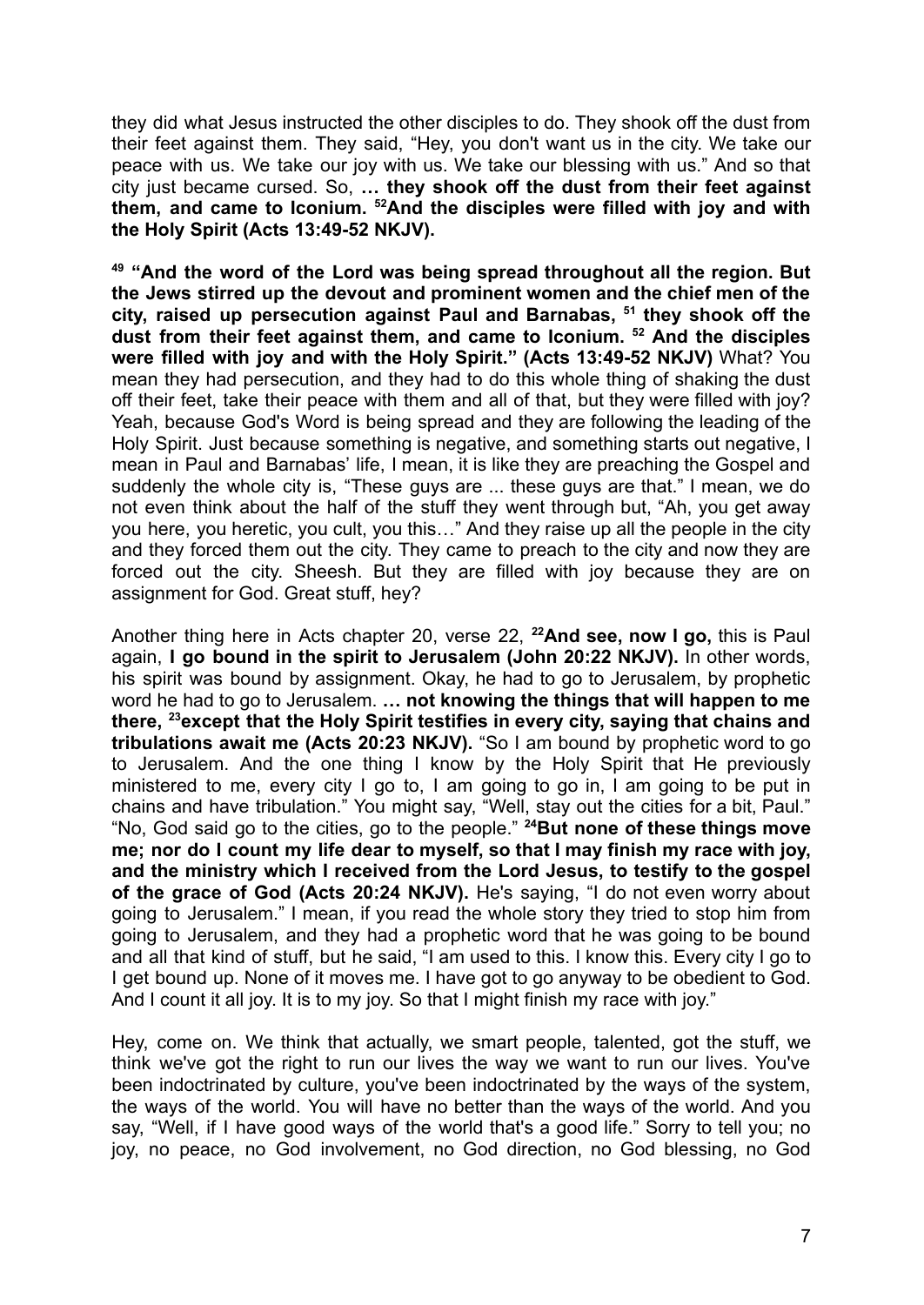favour. You may make a way for yourself that might look like that. But in a while it will start to crumble. It can't be sustained. It's just the truth.

Okay, joy sustains you. Joy keeps you strong. Joy invigorates you, gets the blood flowing so to speak. Your spirit life energy, assignment flowing. Lose hope, lose joy, lose strength, go slow. And that's like being on strike for God, you know. Lose strength, go slow, lose hope, go on strike. Please don't go on strike with God. Get hope, get joy, get strength, go fast, be effective, be productive. Yeah, glory to God. Hallelujah. Blow your mind with joy.

**<sup>17</sup>For the kingdom**, Romans chapter 14 verse 17 says, **<sup>17</sup> for the kingdom of God is not eating and drinking, but righteousness and peace and joy in the Holy Spirit (Romans 14:17 NKJV).** Hey, come on this kingdom that we're living in is not about how much we're going to eat, what are we going to wear, what we're going to drink. God's taken care of all of that. This kingdom that we're living in is about our right ways with God and then those things bring peace and joy in the Holy Spirit. **<sup>18</sup>For he who serves Christ in [[e](https://www.biblegateway.com/passage/?search=Romans+14&version=NKJV#fen-NKJV-28299e)]these things is acceptable to God and approved by men (Romans 4:18 NKJV).** What better deal have you got, **… is acceptable to God and approved by men.** Acceptable to God and approved by men. Go Jesus. Get the joy; blow Your Mind.

When the mind comes against you with all these things, say, "Hey mind, I blow your thinking up - stinking thinking. I blow it." Just get up. I'm doing this lately. Because I'm preaching on this, I'm doing this. I'm literally doing this. I picture myself. I've did it last night, something was coming against my mind and I pictured myself because I know what happens in the army - I've been there. I pictured myself, I took this grenade. I said, "Here it comes, mind." And I lobbed it and I watched this grenade blow up on my thought. And so now where is the thought? Come on, now. It's blown to pieces. So I've got to go and fetch that little piece there and that little piece there to try and put it together. Blow it up. Hallelujah. Glory to God.

And finally, last scripture, **<sup>13</sup>Now may the God of hope,** our God is a God of Hope. **Now may the God of hope fill you with all joy and peace in believing.** Believe everything He said, believe in your abiding, believe in everything. **That you may abound in hope by the power of the Holy Spirit (Romans 15:13 NKJV).** Wow, the scripture, **<sup>13</sup>Now may the God of hope fill you with all joy.** God is hope. God is a joy God. You feel hopeless, you feel 'we, we, we' - blow your mind up. Because God's a God of hope. You feel like I've got no joy, blow your mind up, get joy, make yourself happy. I've done this from time to time. I've taken my fingers and I've put them on my mouth and I say, "You will smile, John. You will be happy and be joyful, John." I've done that. Not only once. I've walked around my house and I've jumped and I say, "You will praise, John. You will joy, John. You will joy," and my lip felt like I was walking on it. Why did I want to do that? Because I've got no business being hopeless. I've only got business being hopeful. And if I feel hopeless, it's a feeling that can change. It's subject to change. My circumstances are subject to change. Everything happening around me is subject to change. I change it with hope, I change it with joy, I change it with peace, I change it with the Word of God. And so any of those hopeless, not joyful, bad thoughts, I blow them up. Blow them up, blow them up. *Gooi* (threw) enough bombs that they never come back. Hallelujah.